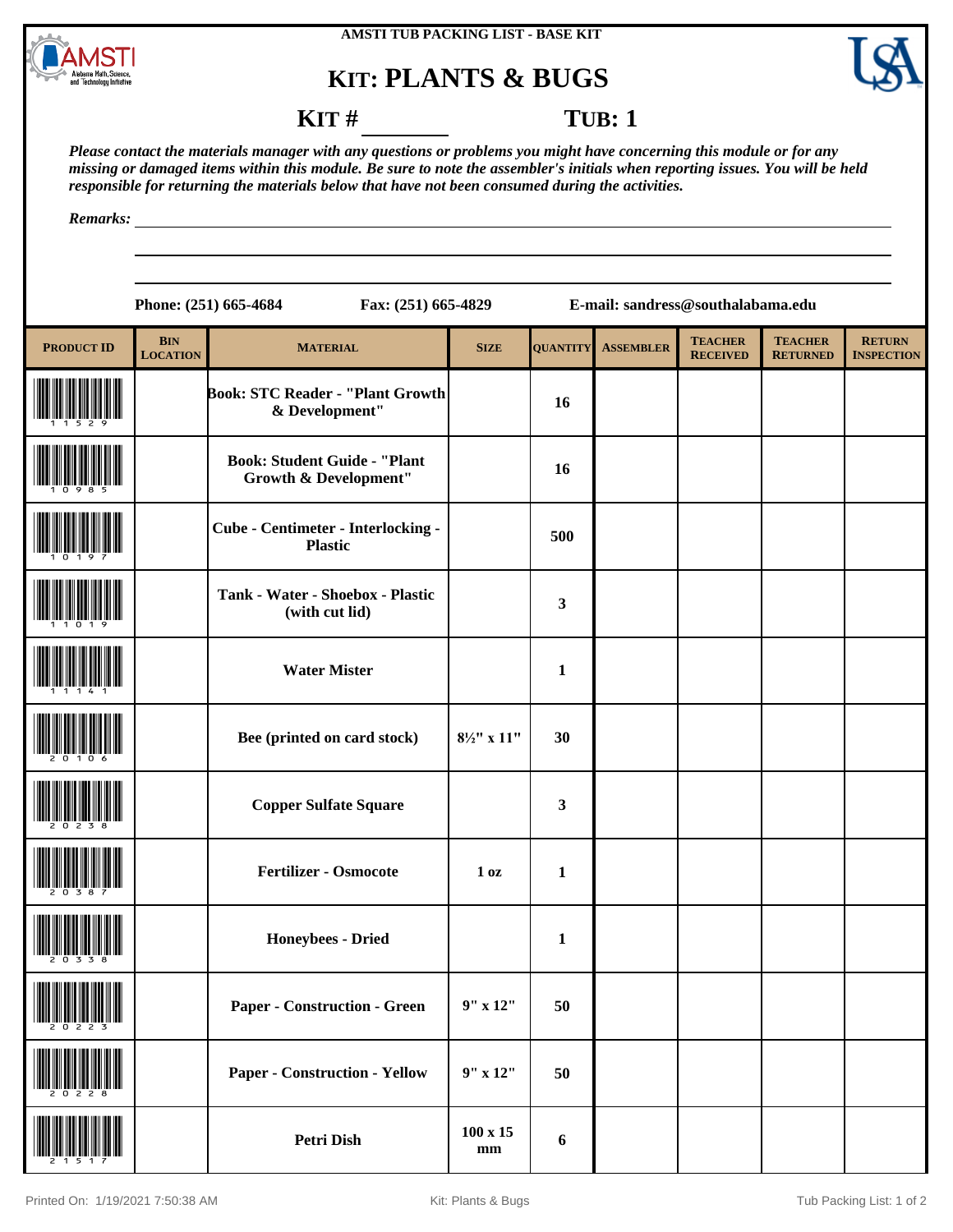|  | <b>Planter Labels</b>                            | pack of 36       | $\mathbf 1$      |  |  |
|--|--------------------------------------------------|------------------|------------------|--|--|
|  | <b>Planter Quad</b>                              |                  | 30               |  |  |
|  | <b>Planter Rings</b>                             | pack of 34       | $\mathbf{1}$     |  |  |
|  | Seed - Bean - Lima                               | $\frac{1}{2}$ lb | $\mathbf{1}$     |  |  |
|  | Seed - Fast Plant (brassica rapa)                | pack of 200      | $\boldsymbol{2}$ |  |  |
|  | Soil - Potting - Wisconsin Fast<br><b>Plants</b> | 1 liter          | $\boldsymbol{2}$ |  |  |
|  | <b>Toothpicks - Flat</b>                         | pack of 750      | $\mathbf{1}$     |  |  |
|  | Tray - Cardboard/Styrofoam                       |                  | 30               |  |  |
|  | Water Mat - Felt - White                         | small            | $\mathbf{3}$     |  |  |
|  | Wicks                                            | pack of 144      | $\mathbf{1}$     |  |  |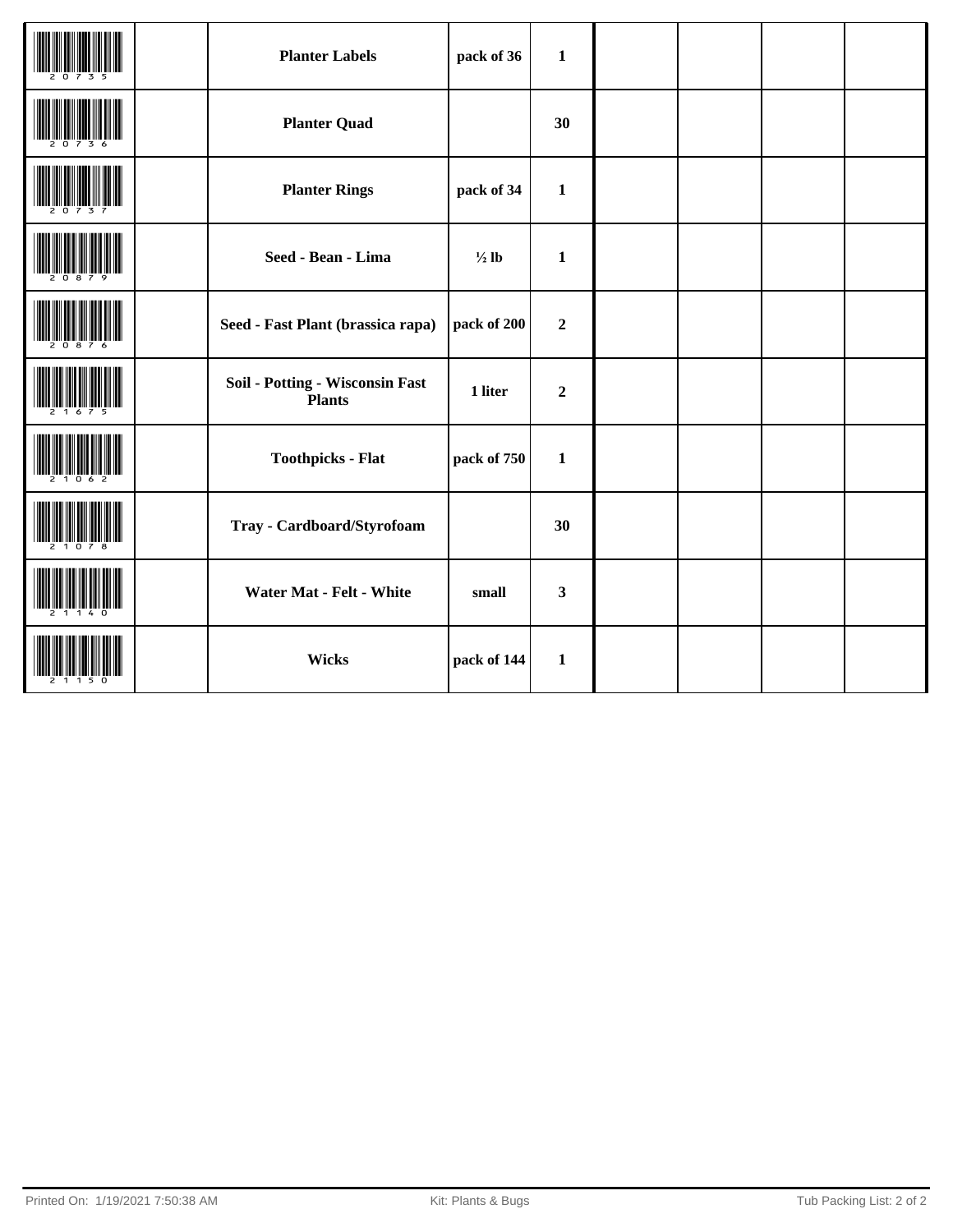

## **KIT: PLANTS & BUGS**



## **KIT** # **TUB: 2**

*Please contact the materials manager with any questions or problems you might have concerning this module or for any missing or damaged items within this module. Be sure to note the assembler's initials when reporting issues. You will be held responsible for returning the materials below that have not been consumed during the activities.*

*Remarks:*

|                   |                                   | Fax: (251) 665-4829<br>Phone: (251) 665-4684    | E-mail: sandress@southalabama.edu |                 |                  |                                   |                                   |                                    |
|-------------------|-----------------------------------|-------------------------------------------------|-----------------------------------|-----------------|------------------|-----------------------------------|-----------------------------------|------------------------------------|
| <b>PRODUCT ID</b> | $\mathbf{BIN}$<br><b>LOCATION</b> | <b>MATERIAL</b>                                 | <b>SIZE</b>                       | <b>QUANTITY</b> | <b>ASSEMBLER</b> | <b>TEACHER</b><br><b>RECEIVED</b> | <b>TEACHER</b><br><b>RETURNED</b> | <b>RETURN</b><br><b>INSPECTION</b> |
|                   |                                   | <b>Forcep - Plastic</b>                         |                                   | 32              |                  |                                   |                                   |                                    |
|                   |                                   | <b>Hand Lens</b>                                |                                   | 25              |                  |                                   |                                   |                                    |
|                   |                                   | Marble - Large                                  | $1"$                              | 45              |                  |                                   |                                   |                                    |
|                   |                                   | <b>PVC Adaptor - Male - Threaded</b>            | $\frac{1}{2}$ "                   | 5               |                  |                                   |                                   |                                    |
|                   |                                   | <b>PVC Cap</b>                                  | $\frac{1}{2}$ "                   | 5               |                  |                                   |                                   |                                    |
|                   |                                   | <b>PVC Elbow - Threaded</b>                     | $\frac{1}{2}$ "                   | 5               |                  |                                   |                                   |                                    |
|                   |                                   | Tube - Conical - Footed - Plastic<br>(with cap) | 50 ml                             | 10              |                  |                                   |                                   |                                    |
|                   |                                   | <b>Aluminum Foil</b>                            | $12"$ x $25'$<br>roll             | $\mathbf{1}$    |                  |                                   |                                   |                                    |
|                   |                                   | <b>Bag</b> - Plastic - Resealable               | quart $(6"x)$<br>9")              | 25              |                  |                                   |                                   |                                    |
|                   |                                   | <b>Baking Soda</b>                              | 16 oz                             | $\mathbf 1$     |                  |                                   |                                   |                                    |
|                   |                                   | Cards - Index - Unruled (pack of<br>100)        | $3" \times 5"$                    | $\mathbf 1$     |                  |                                   |                                   |                                    |
|                   |                                   | Cord - Mason's Line (pink twine)                | 275'                              | $\mathbf{1}$    |                  |                                   |                                   |                                    |